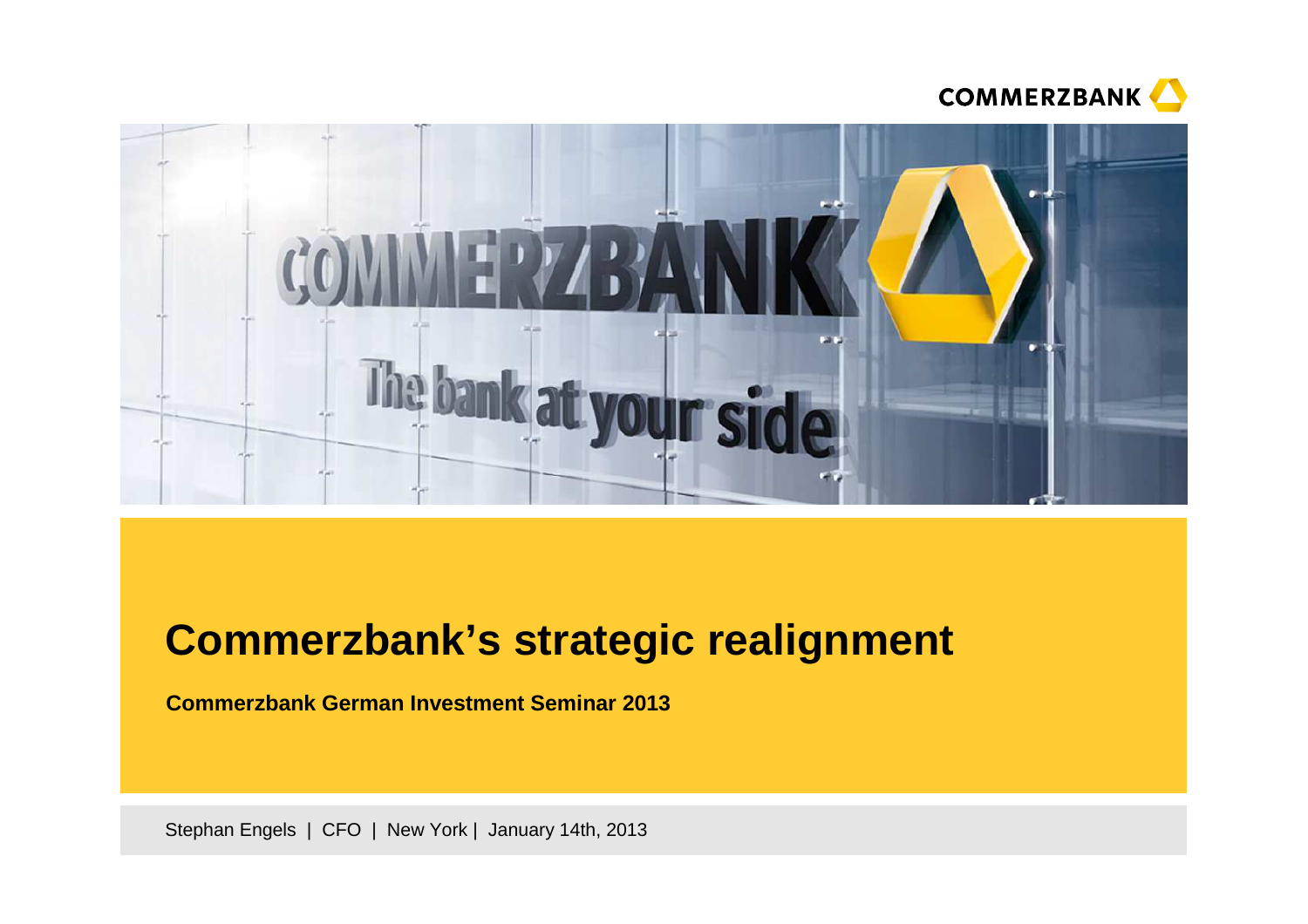

## **Integration of Dresdner Bank significantly increased market coverage and revenue potential for Commerzbank**



Commerzbank unique strategic position: "Serving our customers and financing the real economy"



Dresdner Bank acquisition:"Seizing the unique consolidation opportunity"







Significant increase in market coverage and revenue potential

Stephan Engels | CFO | New York | January 14th, 2013**<sup>1</sup>**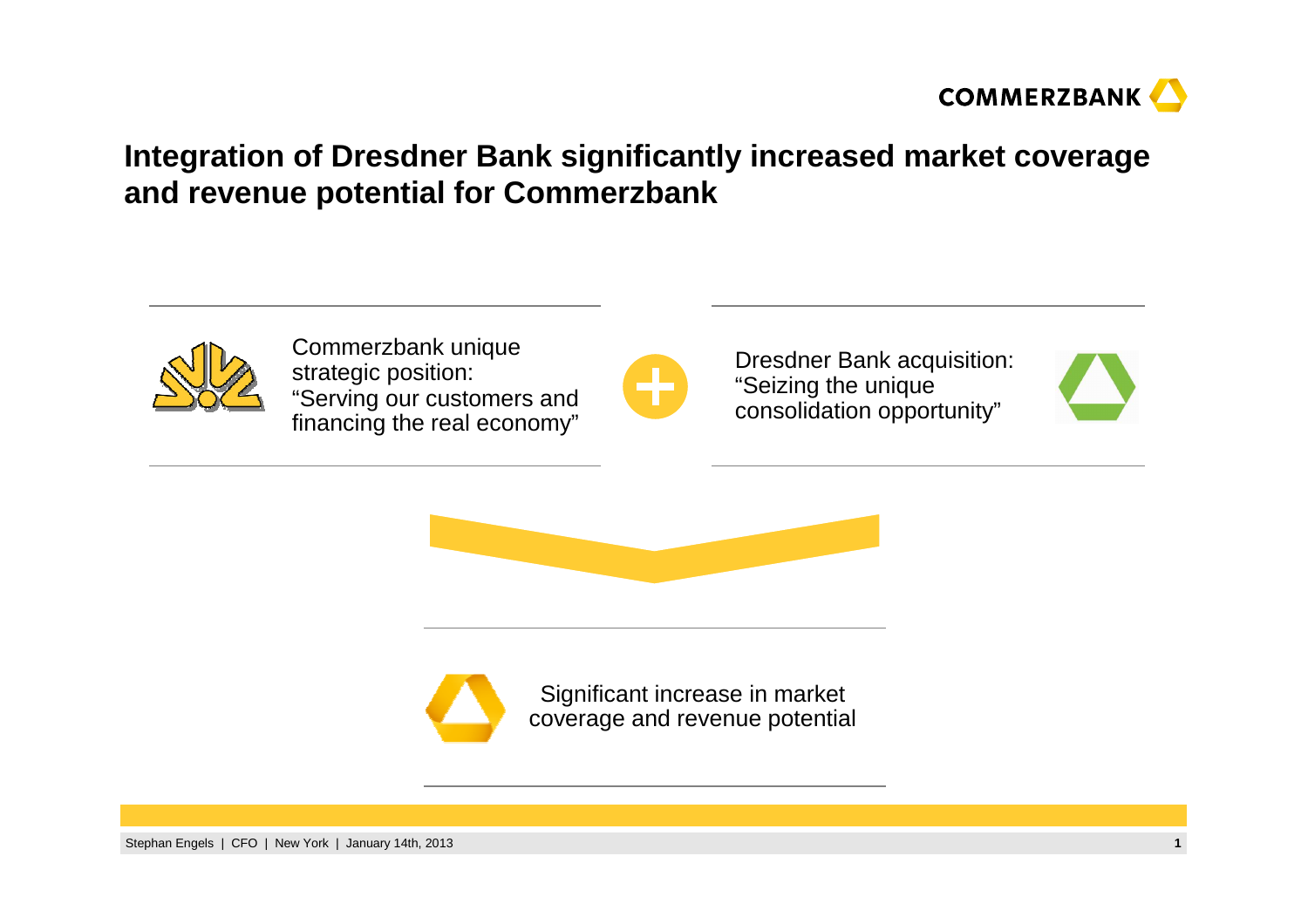

## **Commerzbank today: a competent partner for private and corporatecustomers with a strong core franchise**

#### **Private Customers**

- $\rightarrow$  ~11 million customers, thereof 7.8 million in the retail network
- › 1,200 branches in Germany
- › No. 1 online broker (comdirect)
- › Leading position in wealth management

#### **Mittelstandsbank**

- › House bank of German Mittelstand with market coverage >30% of German SME and >90% of German large corporates
- › Leading position in cash & trade services
- › No. 1 in documentary credit business and No. 3 in commercial euro payments in Western Europe and North America

#### **Corporates & Markets**

- › Prudent and client centric business model since 2004
- › Leading in European securitized products, German DCM loans & bonds and equity brokerage & international risk management solutions

#### **Central & Eastern Europe**

- $\angle$  No. 3 bank in Poland (BRE Bank) with 4 million customers
- › Strong brand in retail business with mBank in Poland, Czech Republic and Slovakia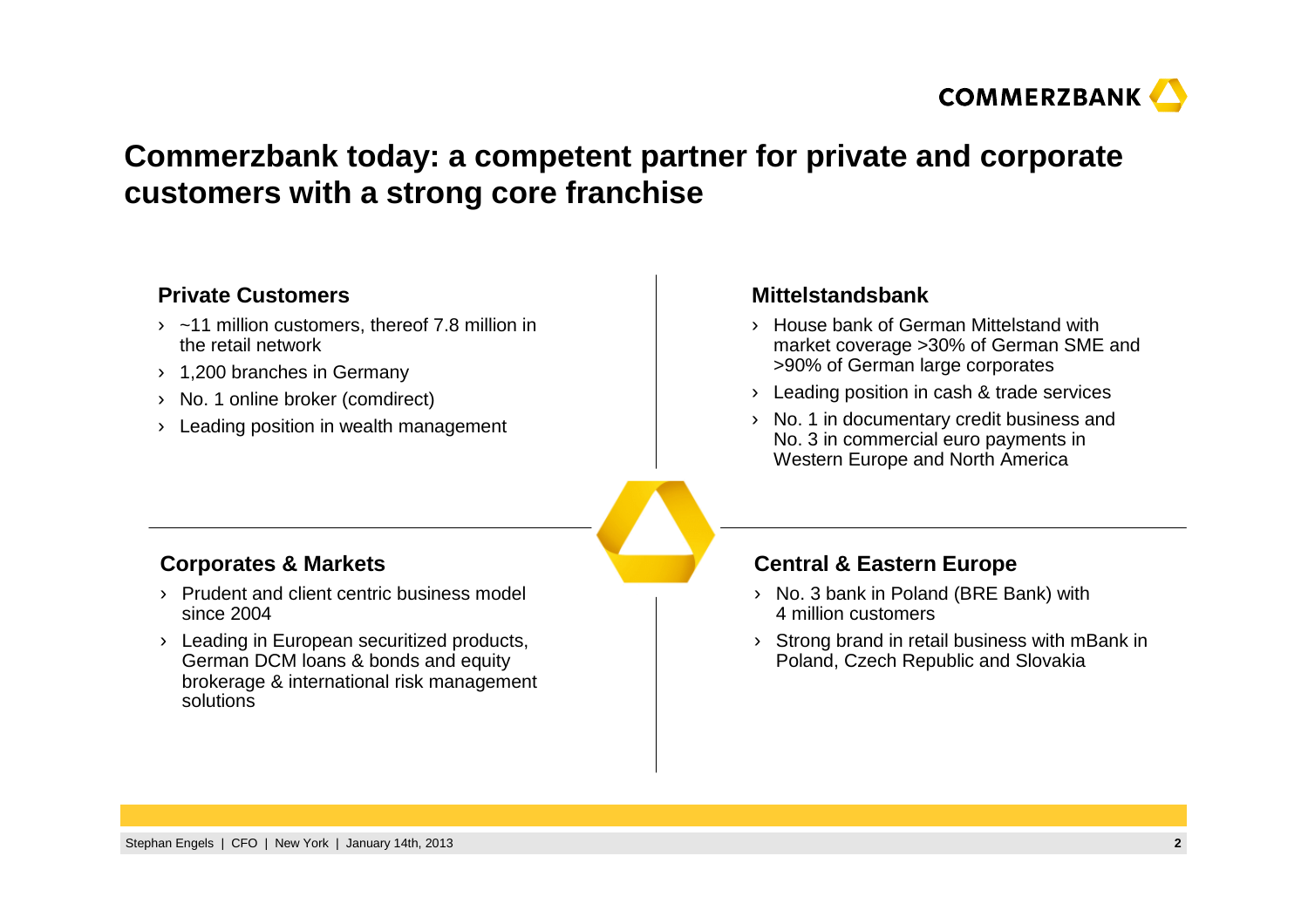

### **Significant strategic milestones of Roadmap 2012 achieved**

|                     | Roadmap 2012                                                                                                                                                       | <b>Status Quo</b>                                                                                                                                                                                                                                           |
|---------------------|--------------------------------------------------------------------------------------------------------------------------------------------------------------------|-------------------------------------------------------------------------------------------------------------------------------------------------------------------------------------------------------------------------------------------------------------|
| <b>FOCUS</b>        | Establishment of a "client-centric bank"<br>with profitable core business areas<br>Substantial downsizing of investment<br>banking and enhanced client-orientation | Disposal of non-strategic subsidiaries, e.g.<br>Kleinwort Benson Private Bank Ltd, Bankhaus<br>Reuschel & Co. KG, Dresdner Van Moer<br>Courtens<br>Market VaR decreased to only 1/3                                                                         |
| <b>OPTIMIZATION</b> | Redimensioning asset-based credit<br>business<br>Realignment of Eurohypo                                                                                           | Reduction of PF portfolio by 49% to $\epsilon$ 80bn <sup>1)</sup><br>Reduction of CRE portfolio by 44% to $\epsilon$ 49bn <sup>1)</sup><br>New: decision taken to run down CRE and<br>Ship Finance completely and separate all<br>assets in new segment NCA |
| <b>DOWNSIZING</b>   | Value maximisation by active management<br>of downsize-portfolios                                                                                                  | Reduction of PRU net assets by 75%<br>Remaining assets integrated into C&M and<br>NCA segments in 2012                                                                                                                                                      |

1) Exposure at Default.

Stephan Engels | CFO | New York | January 14th, 2013**<sup>3</sup>**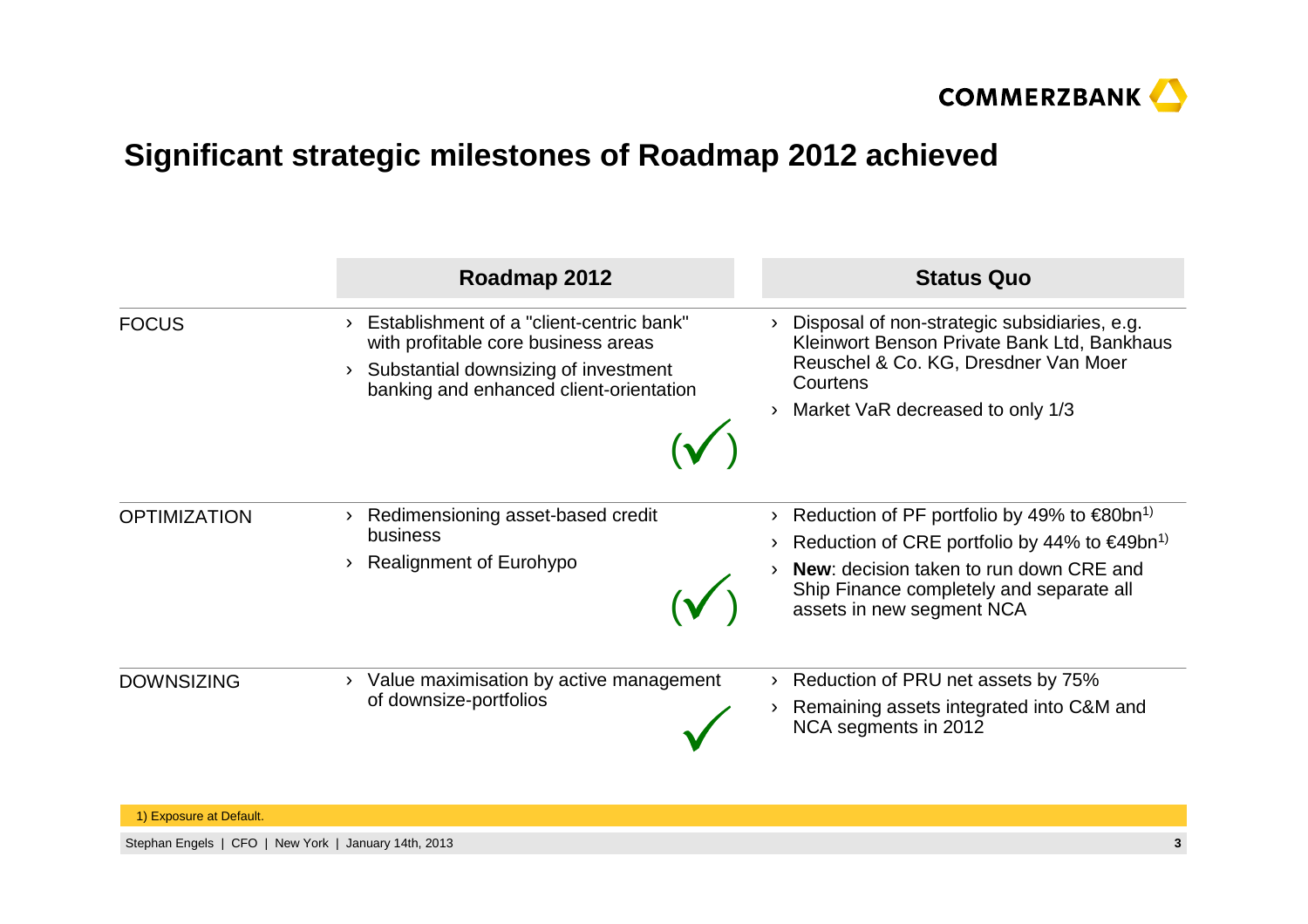

#### **Commerzbank is more resilient than before Dresdner Bank acquisition**

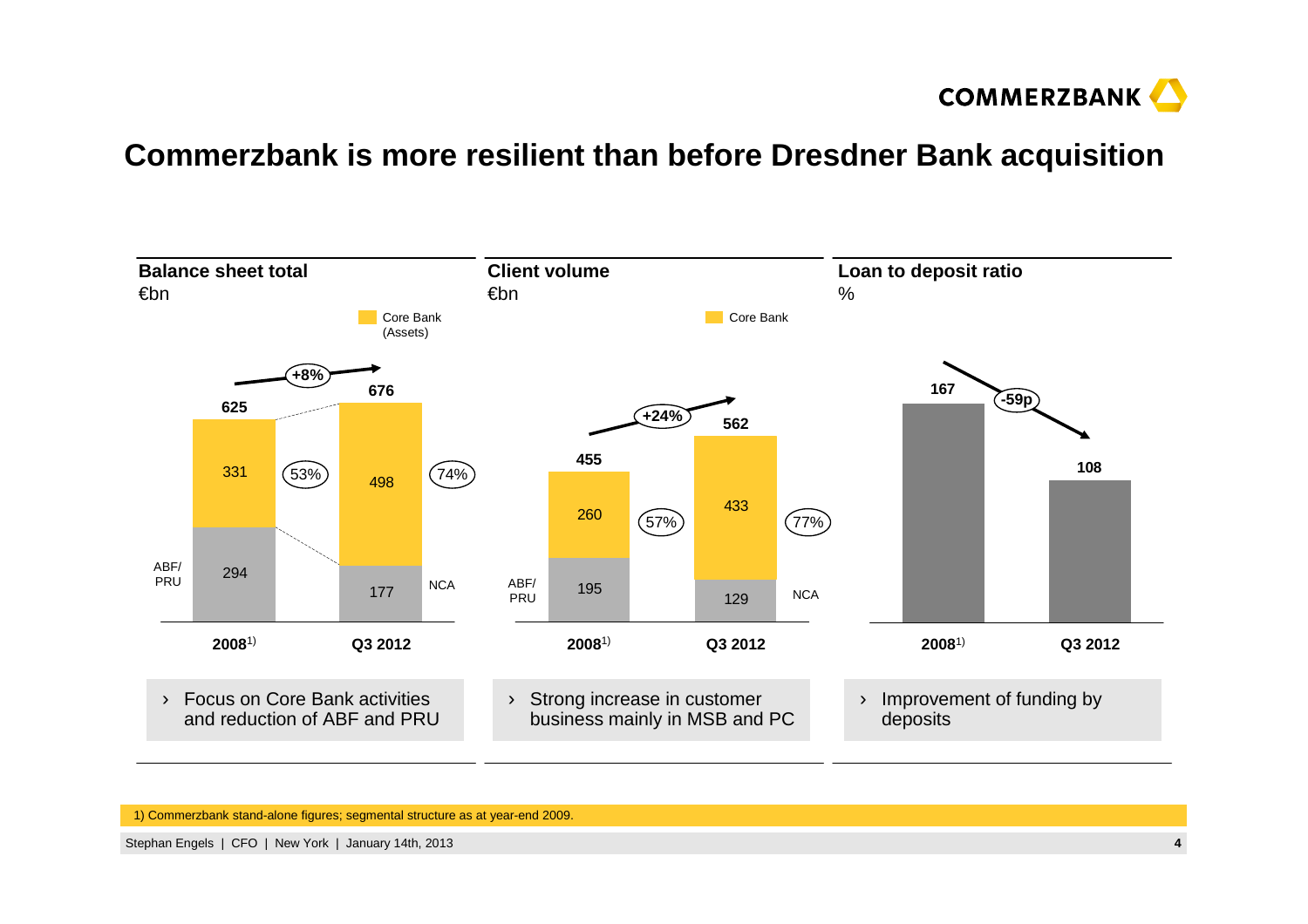

## **As the macroeconomic environment has changed dramatically since 2009, Commerzbank could not achieve the revenue targets**

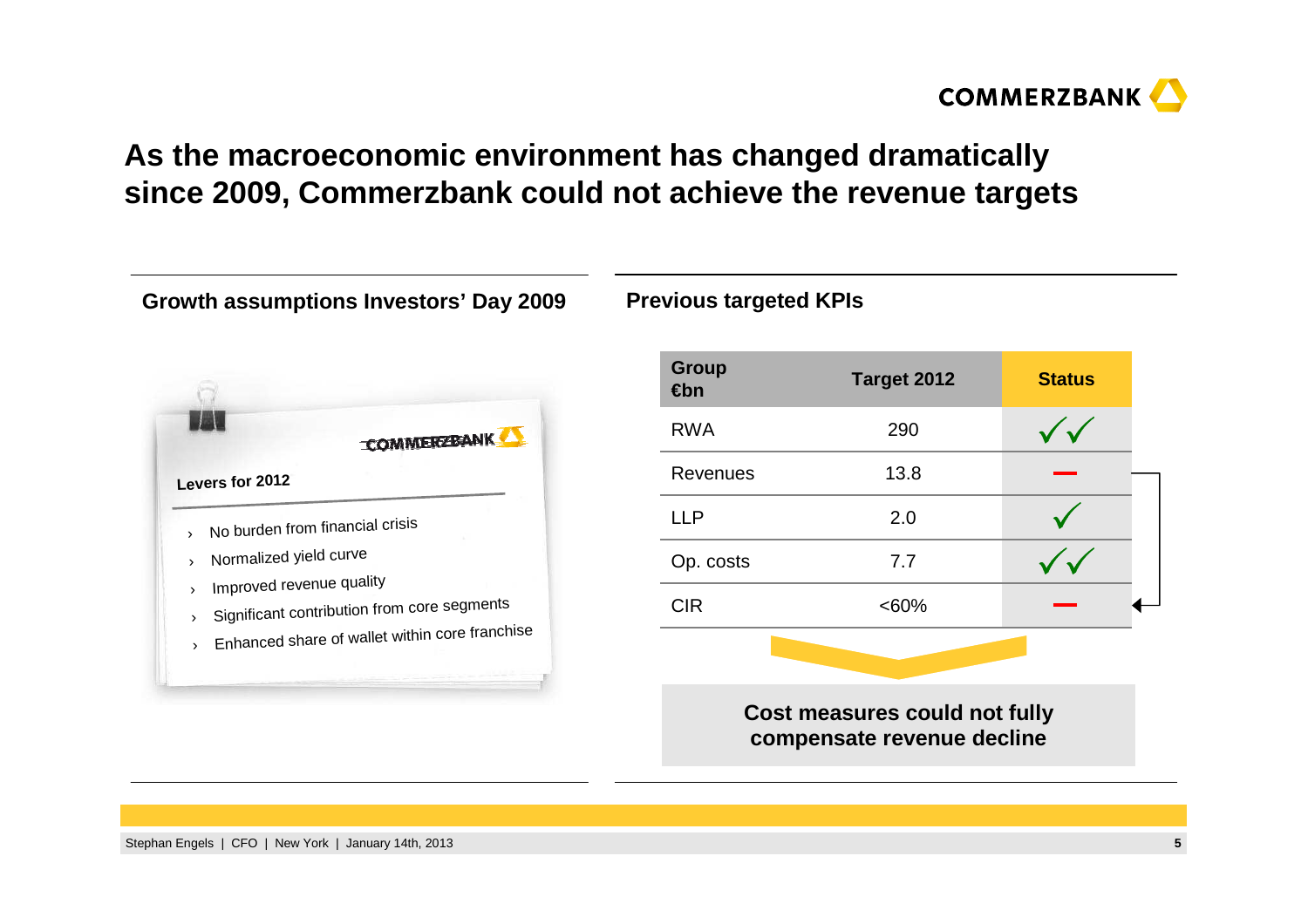

### **Since conditions will remain challenging Commerzbank will have to adjust to the "New Normal"**

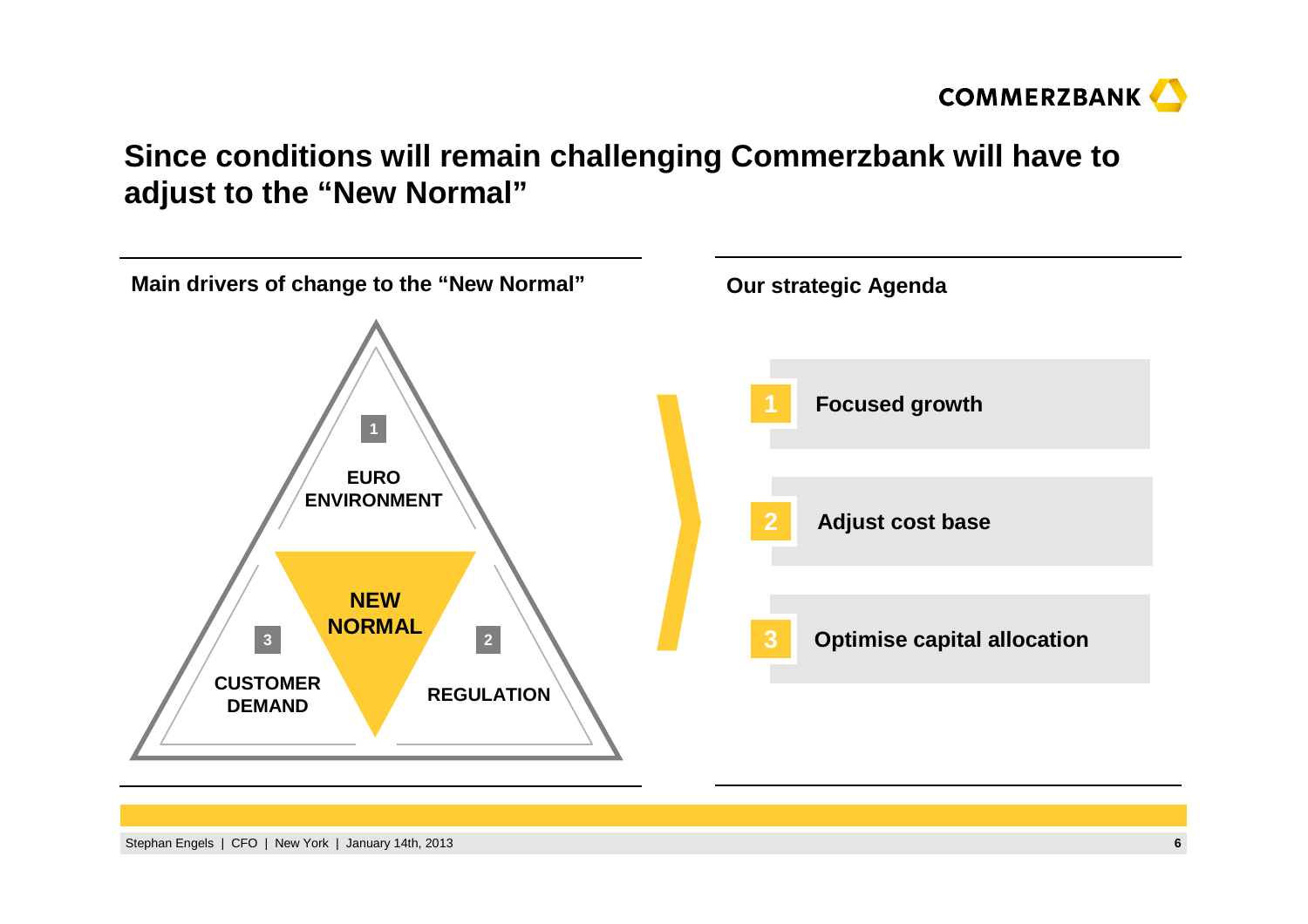

### **Focused growth: realisation of revenue potential in the Core Bank**

| <b>PC</b>  | Establish new business/revenue model based on fairness and competence<br>toward customers<br>Increase customer base in comdirect benefiting from general trend toward<br>direct banking                                                            |
|------------|----------------------------------------------------------------------------------------------------------------------------------------------------------------------------------------------------------------------------------------------------|
| <b>MSB</b> | Intensify customer acquisition in the small-cap segment<br>$\sum_{i=1}^{n}$<br>Increase share of wallet in the domestic mid- and large-cap segment<br>> Promote international growth<br>Extend cash management and international business platform |
| <b>CEE</b> | Grow with the market in BRE<br>- Leverage new mBank offering with advanced online platform<br>- Create one integrated sales network for corporate and retail offering                                                                              |
| C&M        | Grow based on a focused offering as a large international niche player<br>Evolve product offering in Corporate Finance and EMC and expand<br>institutional client base in FIC                                                                      |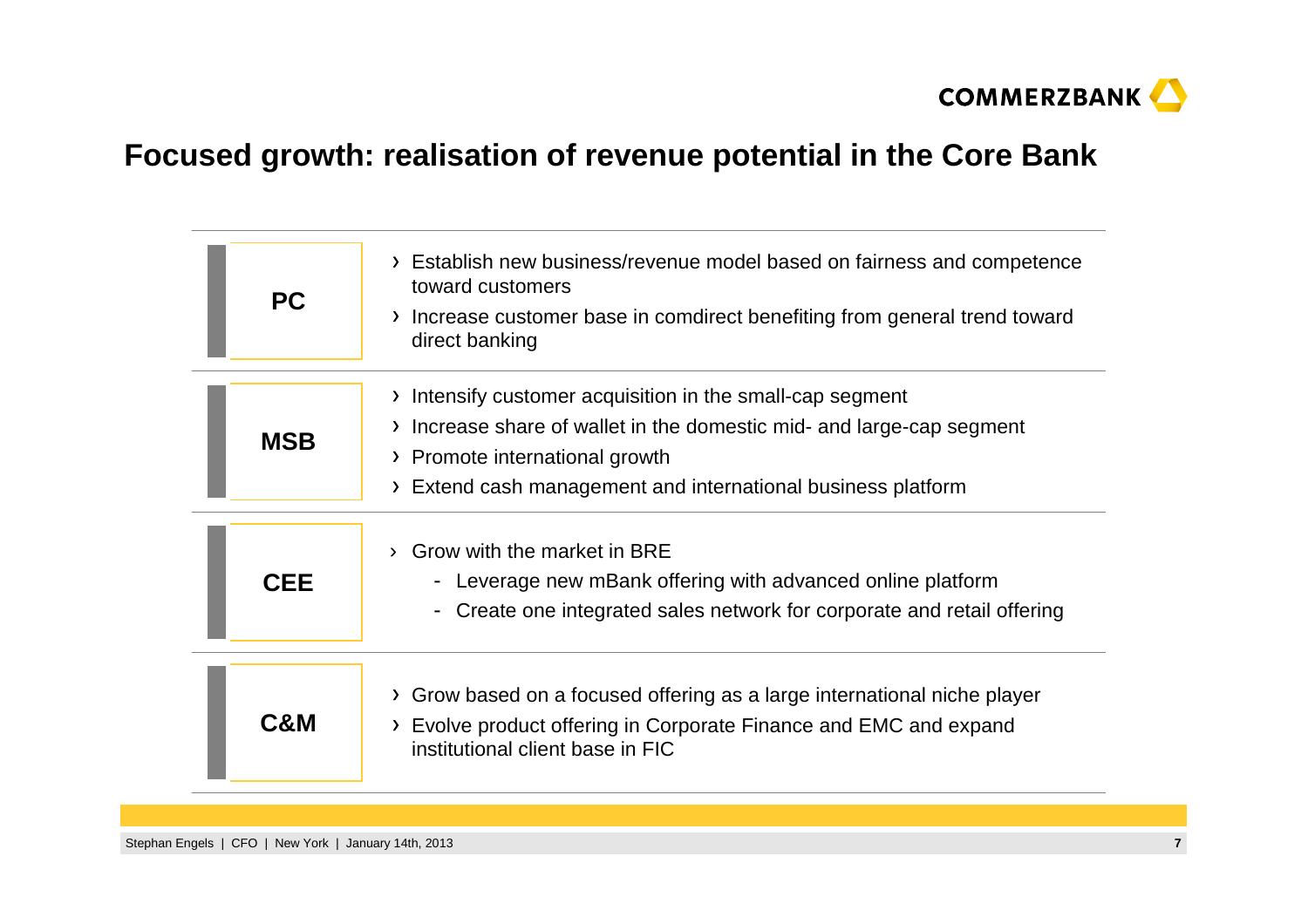

## **Key performance indicators defined to track progress on strategic measures**

|                | Target 2016<br>(pre-tax)                    | <b>Top KPIs</b>                                                                                                                                                                                                               |
|----------------|---------------------------------------------|-------------------------------------------------------------------------------------------------------------------------------------------------------------------------------------------------------------------------------|
| <b>PC</b>      | <b>ROE</b><br>>12%<br><b>CIR</b><br>$&80\%$ | Revenue per customer: +10%<br>$\mathcal{F}$<br>Net new customers:<br>1 million<br>$\mathcal{F}$<br>$> \in 300$ bn<br>Assets under control:<br>$\sum$<br>$>30\%$<br>Net promoter score:<br>Σ                                   |
| <b>MSB</b>     | <b>ROE</b><br>>20%<br><b>CIR</b><br>< 45%   | Revenue growth:<br>$+4\%$ p.a.<br>$\sum_{i=1}^{n}$<br>New customers:<br>>15%<br>$\mathcal{F}$<br>Cross-selling:<br>>50% non-loan ratio<br>$\sum_{i=1}^{n}$<br>Growth in international revenues of 8% p.a.<br>$\sum_{i=1}^{n}$ |
| <b>CEE</b>     | <b>ROE</b><br>>15%<br><b>CIR</b><br>< 55%   | Revenue growth:<br>$+5%$ p.a.<br>$\sum_{i=1}^{n}$<br>Loan to deposit ratio:<br>115%<br>$\sum$                                                                                                                                 |
| <b>C&amp;M</b> | <b>ROE</b><br>>15%<br><b>CIR</b><br><65%    | Revenue growth:<br>$+4\%$ p.a.<br>Σ<br>Front-to-back cost efficiency of $\epsilon$ 150m p.a.<br>$\sum_{i=1}^{n}$<br>Maintain capital efficiency despite Basel III<br>$\rightarrow$                                            |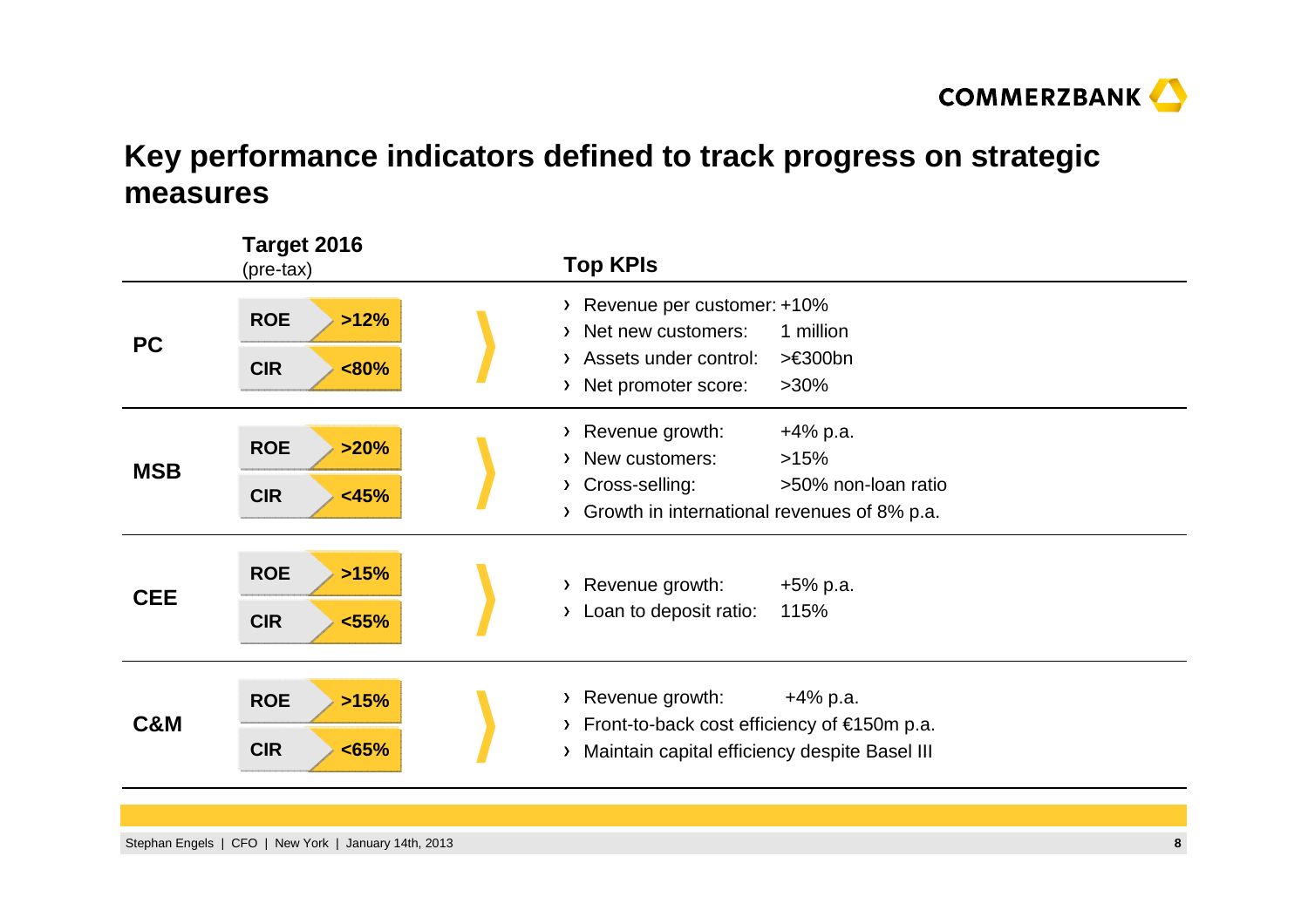

## **Investments will be funded by further cost efficiencies –despite inflation and regulatory changes, costs will remain flat**



1) Before possible restructuring charges. Note: Numbers may not add up due to rounding.

Stephan Engels | CFO | New York | January 14th, 2013**<sup>9</sup>**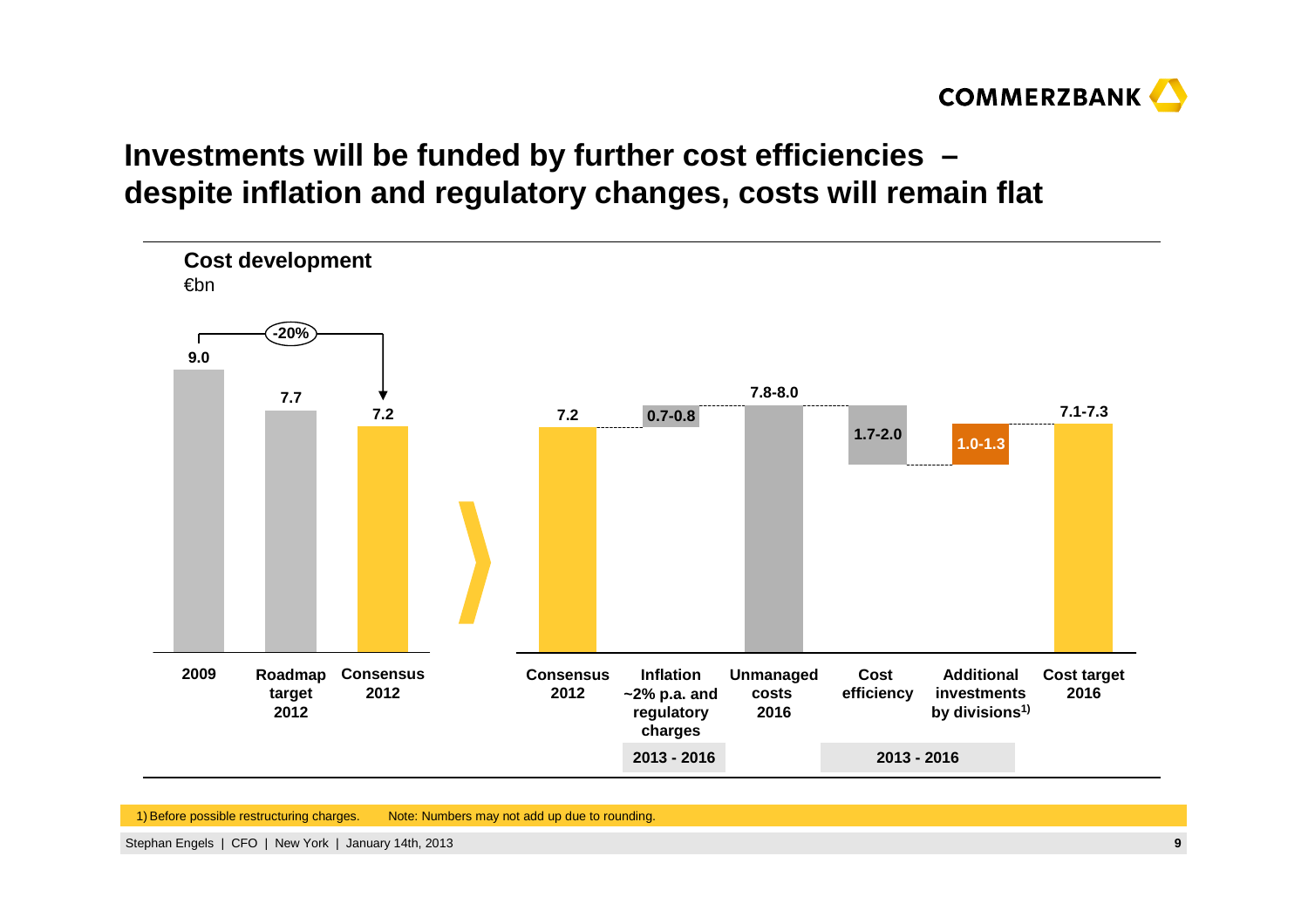

## **Optimise capital allocation: change in business mix and reduction of activities with low RWA productivity**



#### 1) Annualised.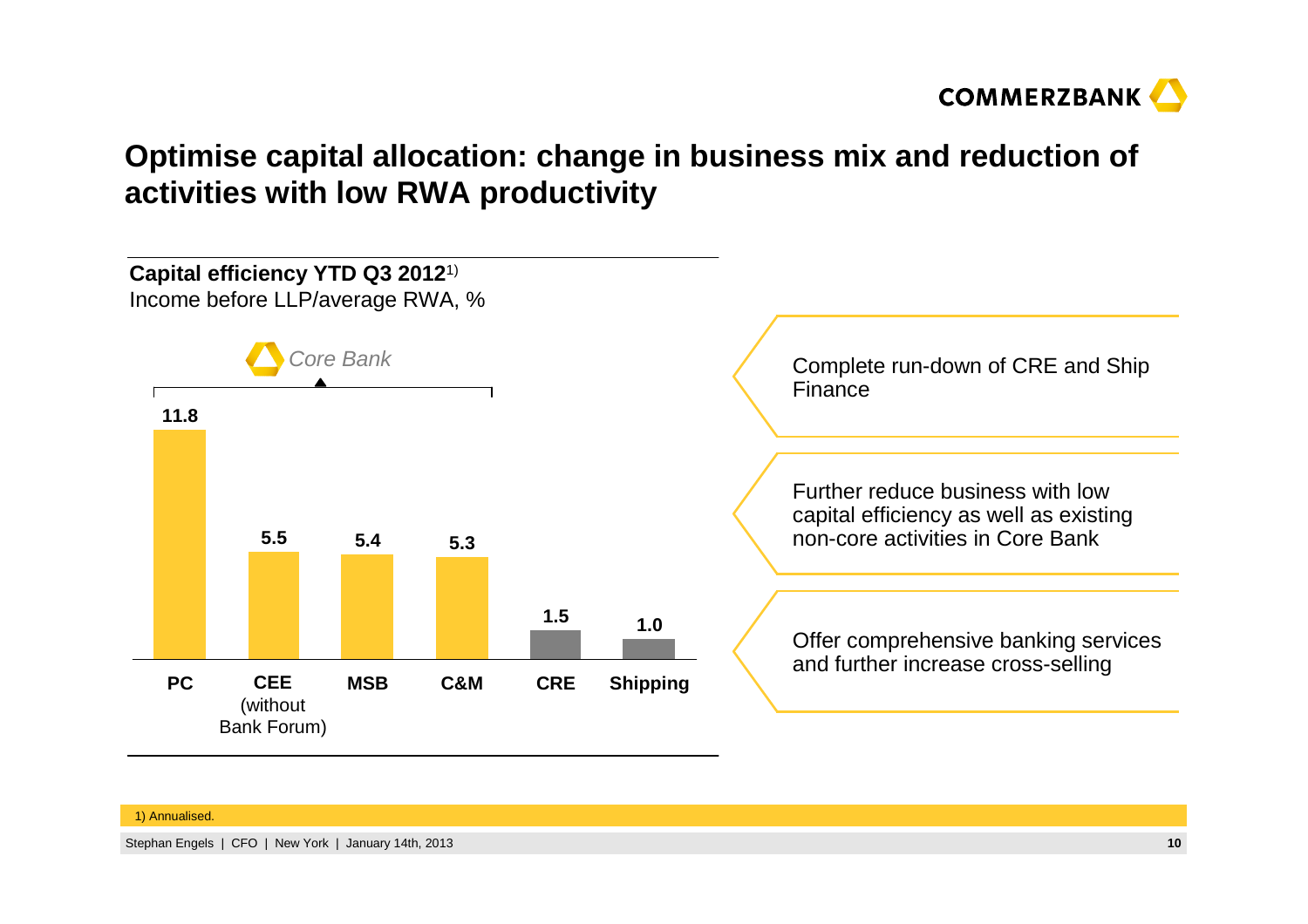

## **Optimise capital allocation: RWA reduction in NCA results in significantly improved capital allocation in 2016**

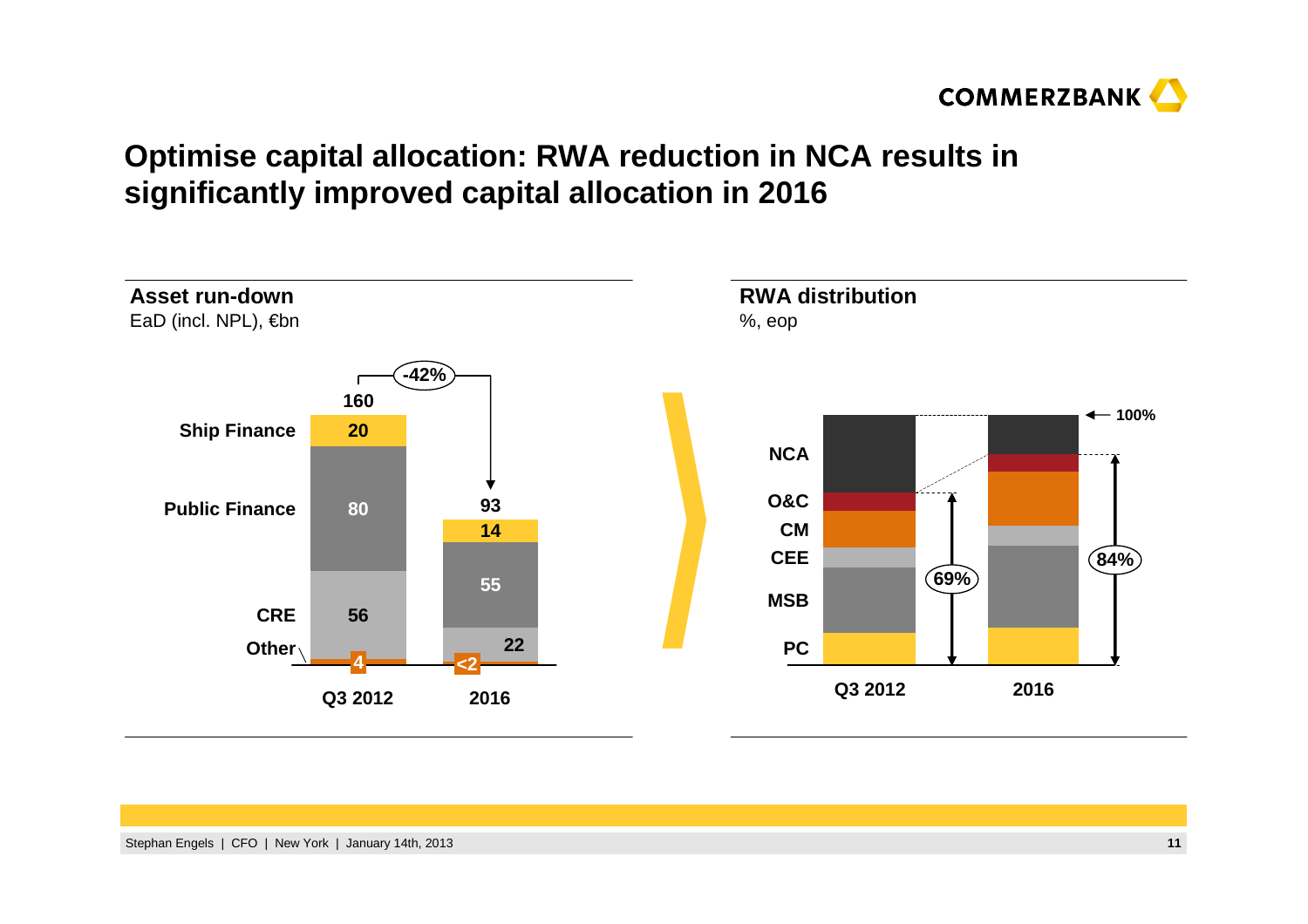

#### **Capital management will remain key for Commerzbank**

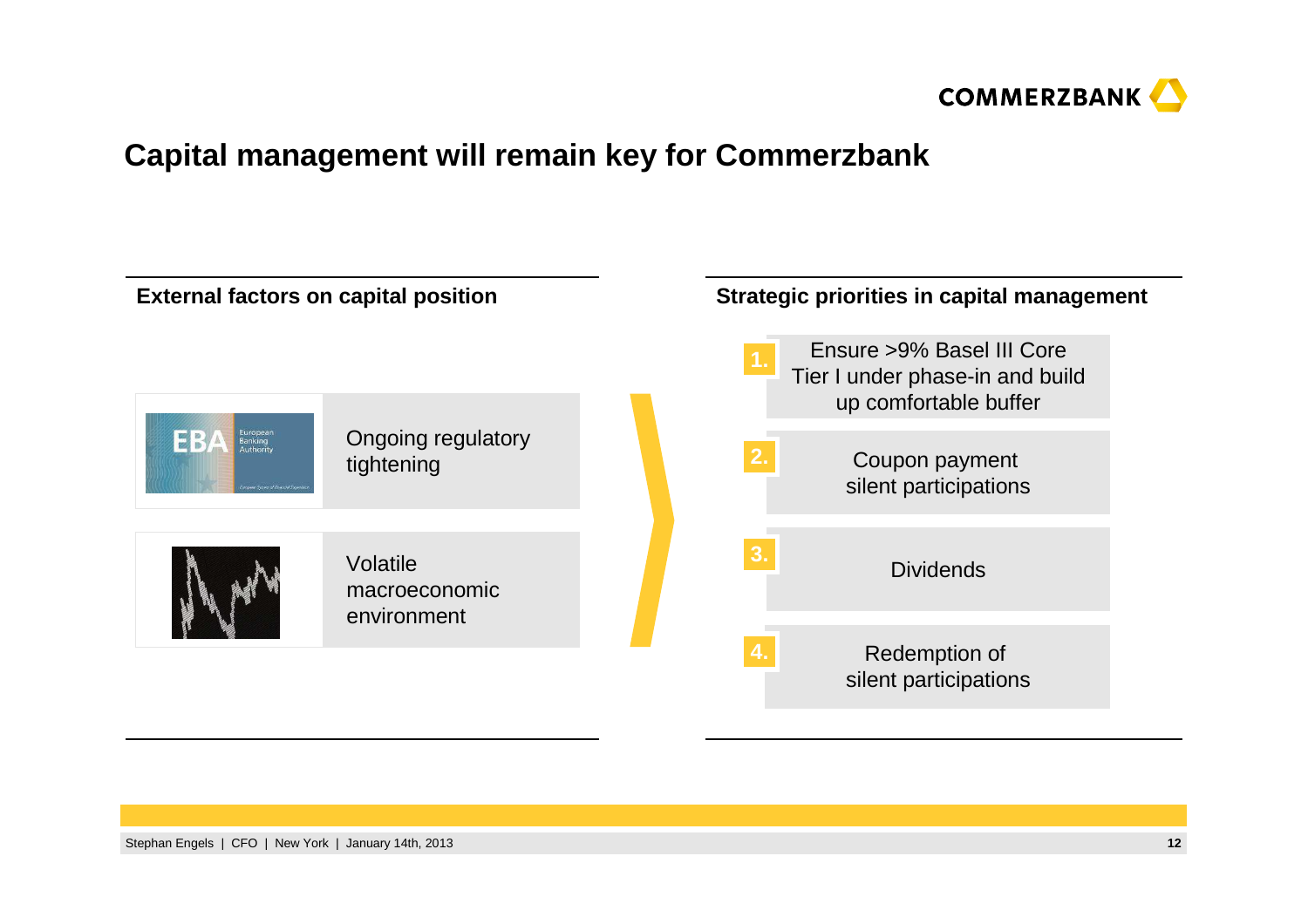

#### **Basel III Core Tier I at all times >9% under phase-in**



Note: estimated impacts as of September 2012 / calculated as if Basel III had been implemented effective 1st of January 2013

Stephan Engels | CFO | New York | January 14th, 2013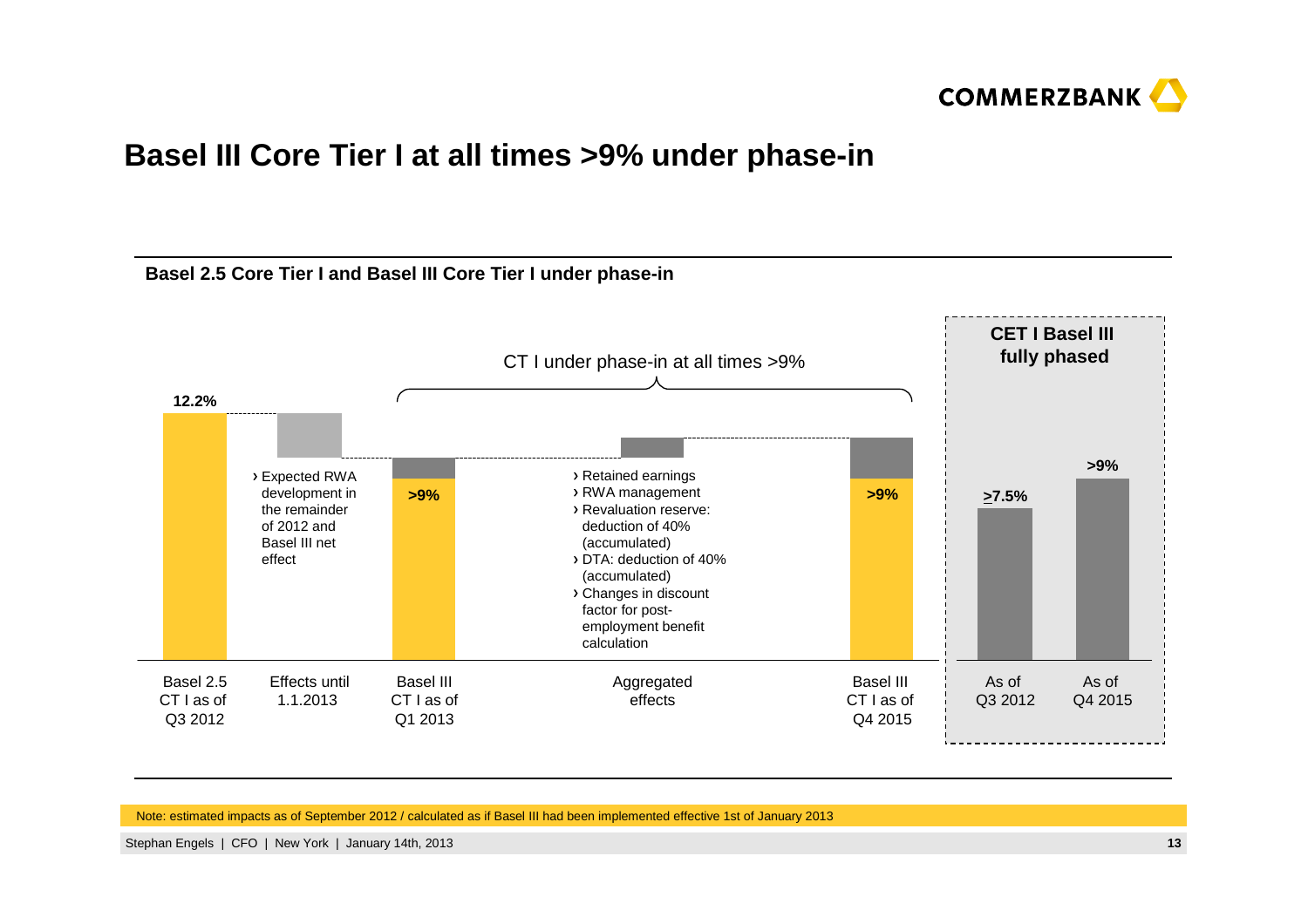

#### **Commerzbank targets 2016 at a glance**

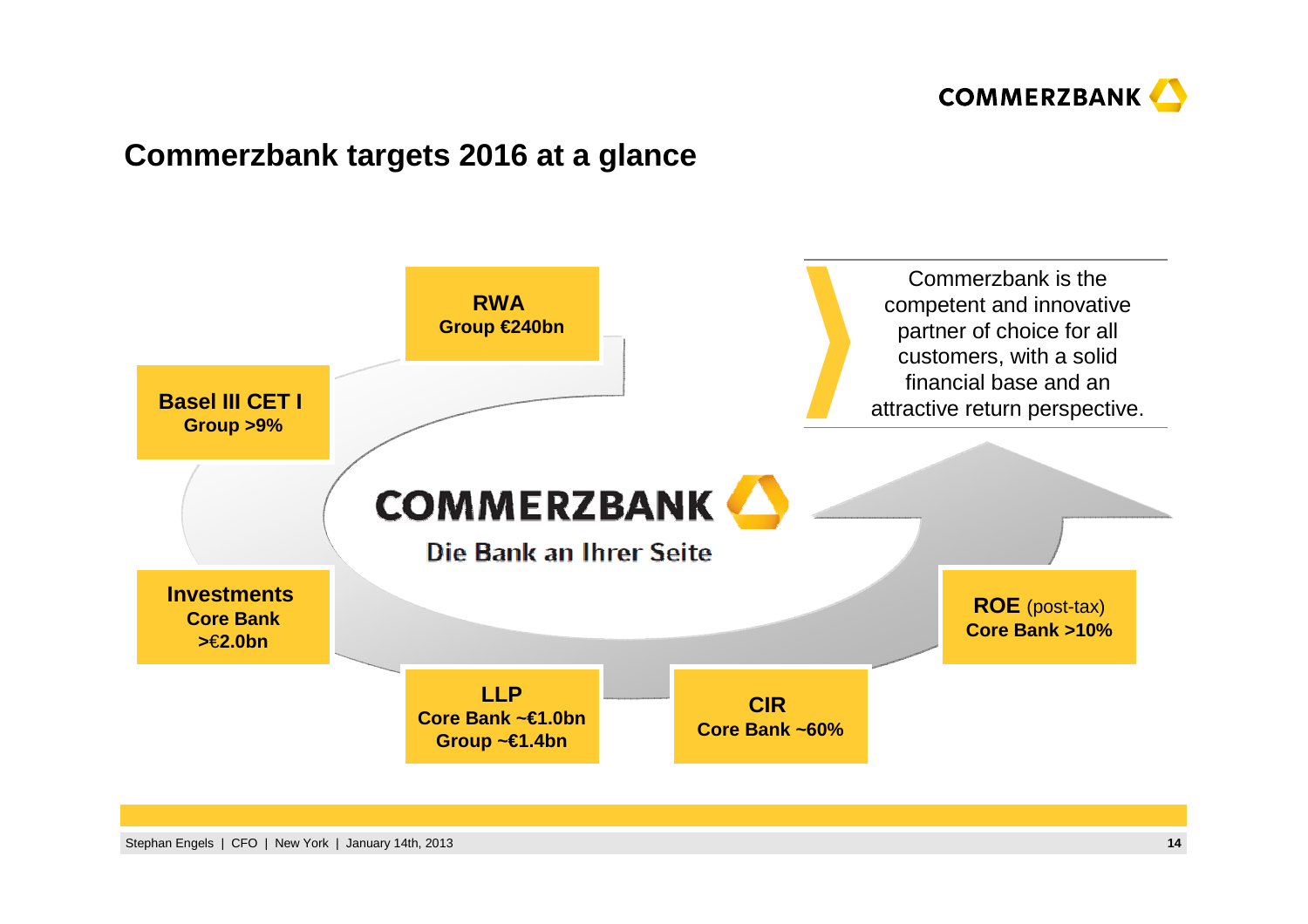

#### **For more information, please contact Commerzbank**´**<sup>s</sup> IR team:**

**Tanja Birkholz (Head of Investor Relations / Executive Management Board Member)**P: +49 69 136 23854M: tanja.birkholz@commerzbank.com

#### **Jürgen Ackermann** (Europe / US)P: +49 69 136 22338M: juergen.ackermann@commerzbank.com

**Ute Heiserer-Jäckel** (Retail Investors)P: +49 69 136 41874M: ute.heiserer-jaeckel@commerzbank.com

**Simone Nuxoll (Retail Investors)** P: +49 69 136 45660M: simone.nuxoll@commerzbank.com **Michael H. Klein** (UK / Non-Euro Europe / Asia / Fixed Income)P: +49 69 136 24522M: michael.klein@commerzbank.com

**Maximilian Bicker** (Speaker)P: +49 69 136 28696M: maximilian.bicker@commerzbank.com

**Wennemar von Boldelschwingh** (Speaker) P: +49 69 136 43611M: wennemar.vonbodelschwingh@commerzbank.com

> **ir@commerzbank.comwww.ir.commerzbank.com**